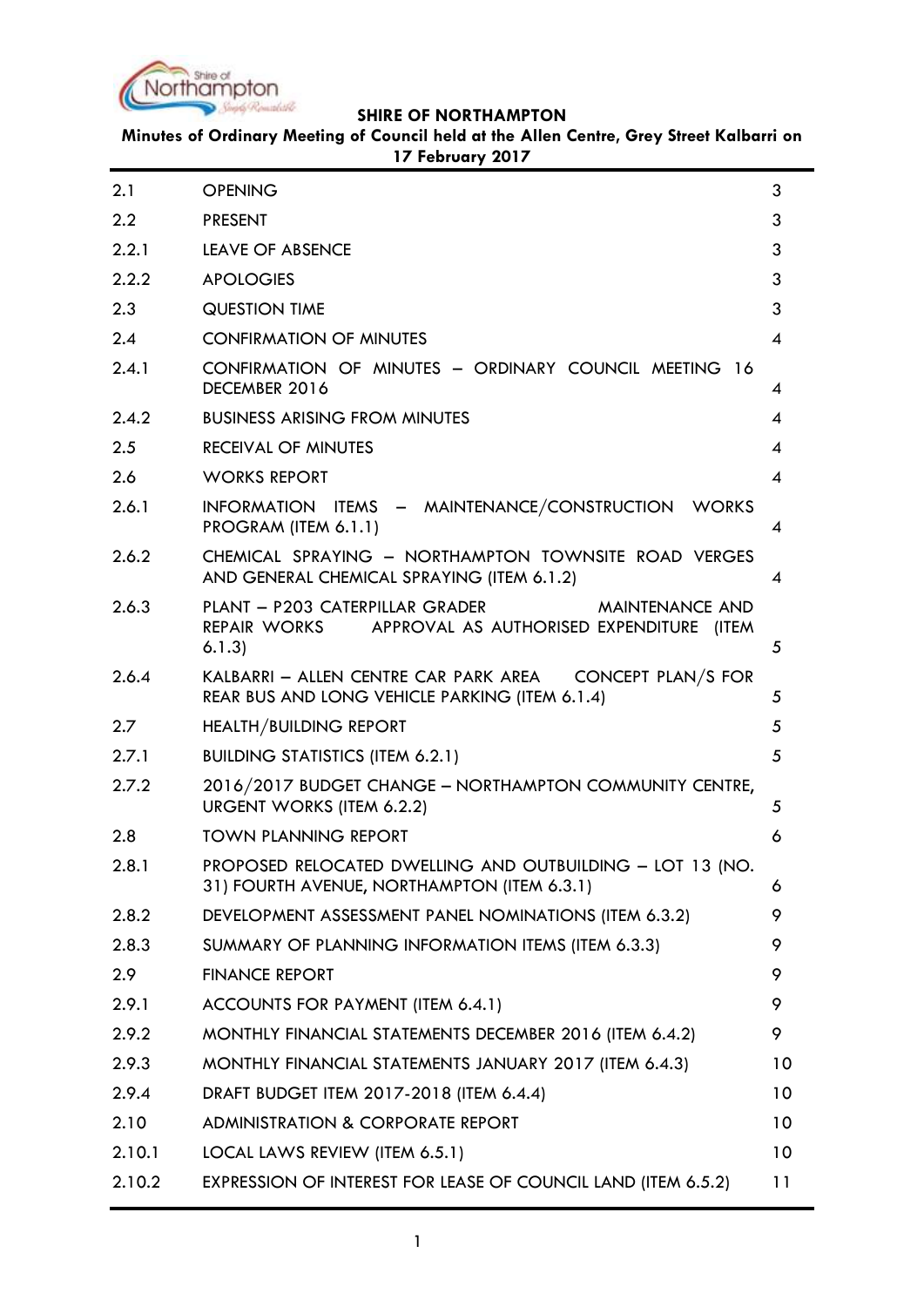

| 2.10.3<br>12<br>KALBARRI FORESHORE CLEANUP (ITEM 6.5.3)<br>2.10.4<br>KALBARRI INDEPENDENT LIVING UNITS - RESERVE FUND BALANCE (ITEM<br>12<br>6.5.4<br>12<br>DISCONTINUATION OF VEHICLE LICENCE CONCESSIONS (ITEM 6.5.5)<br>2.10.5<br>2.10.6<br>13<br>PROPOSED RE-ALIGNMENT - BINNU WEST ROAD (ITEM 6.5.6)<br>2.10.7<br>13<br>SALE OF SURPLUS PROPERTIES (ITEM 6.5.7)<br>2.10.8<br><b>OUTSTANDING RATES - FURTHER ACTION FOR RECOVERY PROPOSED</b><br>(ITEM 6.5.8)<br>13<br>14<br>2.10.9<br>PROPOSED ROADSIDE FATIGUE PARKING AREA (ITEM 6.5.9)<br>2.10.10<br>TELEPHONE CONFERENCE SYSTEM (ITEM 6.5.10)<br>14<br>2.10.11<br>WORKS STAFF COLLECTIVE EMPLOYMENT AGREEMENT (ITEM 6.5.11)<br>14<br>15<br>2.10.12<br>CAMPING FEE EXEMPTION REQUEST (ITEM 6.5.12)<br>15<br>2.10.13<br>SALLY'S TREE ABLUTIONS UPGRADE (ITEM 6.5.13)<br>2.10.14<br>16<br>"EWE TURN IN NORTHAMPTON" PROJECT (ITEM 6.5.14)<br>2.11<br>16<br>SHIRE PRESIDENT'S REPORT |  |
|-------------------------------------------------------------------------------------------------------------------------------------------------------------------------------------------------------------------------------------------------------------------------------------------------------------------------------------------------------------------------------------------------------------------------------------------------------------------------------------------------------------------------------------------------------------------------------------------------------------------------------------------------------------------------------------------------------------------------------------------------------------------------------------------------------------------------------------------------------------------------------------------------------------------------------------------|--|
|                                                                                                                                                                                                                                                                                                                                                                                                                                                                                                                                                                                                                                                                                                                                                                                                                                                                                                                                           |  |
|                                                                                                                                                                                                                                                                                                                                                                                                                                                                                                                                                                                                                                                                                                                                                                                                                                                                                                                                           |  |
|                                                                                                                                                                                                                                                                                                                                                                                                                                                                                                                                                                                                                                                                                                                                                                                                                                                                                                                                           |  |
|                                                                                                                                                                                                                                                                                                                                                                                                                                                                                                                                                                                                                                                                                                                                                                                                                                                                                                                                           |  |
|                                                                                                                                                                                                                                                                                                                                                                                                                                                                                                                                                                                                                                                                                                                                                                                                                                                                                                                                           |  |
|                                                                                                                                                                                                                                                                                                                                                                                                                                                                                                                                                                                                                                                                                                                                                                                                                                                                                                                                           |  |
|                                                                                                                                                                                                                                                                                                                                                                                                                                                                                                                                                                                                                                                                                                                                                                                                                                                                                                                                           |  |
|                                                                                                                                                                                                                                                                                                                                                                                                                                                                                                                                                                                                                                                                                                                                                                                                                                                                                                                                           |  |
|                                                                                                                                                                                                                                                                                                                                                                                                                                                                                                                                                                                                                                                                                                                                                                                                                                                                                                                                           |  |
|                                                                                                                                                                                                                                                                                                                                                                                                                                                                                                                                                                                                                                                                                                                                                                                                                                                                                                                                           |  |
|                                                                                                                                                                                                                                                                                                                                                                                                                                                                                                                                                                                                                                                                                                                                                                                                                                                                                                                                           |  |
|                                                                                                                                                                                                                                                                                                                                                                                                                                                                                                                                                                                                                                                                                                                                                                                                                                                                                                                                           |  |
|                                                                                                                                                                                                                                                                                                                                                                                                                                                                                                                                                                                                                                                                                                                                                                                                                                                                                                                                           |  |
| 2.12<br>16<br><b>DEPUTY SHIRE PRESIDENT'S REPORT</b>                                                                                                                                                                                                                                                                                                                                                                                                                                                                                                                                                                                                                                                                                                                                                                                                                                                                                      |  |
| 2.13<br>16<br><b>COUNCILLORS' REPORTS</b>                                                                                                                                                                                                                                                                                                                                                                                                                                                                                                                                                                                                                                                                                                                                                                                                                                                                                                 |  |
| 2.13.1<br>16<br><b>CR SUCKLING</b>                                                                                                                                                                                                                                                                                                                                                                                                                                                                                                                                                                                                                                                                                                                                                                                                                                                                                                        |  |
| 2.13.1<br><b>CR KRAKOUER</b><br>17                                                                                                                                                                                                                                                                                                                                                                                                                                                                                                                                                                                                                                                                                                                                                                                                                                                                                                        |  |
| 2.13.1<br><b>CR PIKE</b><br>17                                                                                                                                                                                                                                                                                                                                                                                                                                                                                                                                                                                                                                                                                                                                                                                                                                                                                                            |  |
| 2.14<br>17<br><b>INFORMATION BULLETIN</b>                                                                                                                                                                                                                                                                                                                                                                                                                                                                                                                                                                                                                                                                                                                                                                                                                                                                                                 |  |
| 2.15<br><b>NEW ITEMS OF BUSINESS</b><br>17                                                                                                                                                                                                                                                                                                                                                                                                                                                                                                                                                                                                                                                                                                                                                                                                                                                                                                |  |
| 2.16<br><b>NEXT MEETING OF COUNCIL</b><br>17                                                                                                                                                                                                                                                                                                                                                                                                                                                                                                                                                                                                                                                                                                                                                                                                                                                                                              |  |
| <b>CLOSURE</b><br>18<br>2.17                                                                                                                                                                                                                                                                                                                                                                                                                                                                                                                                                                                                                                                                                                                                                                                                                                                                                                              |  |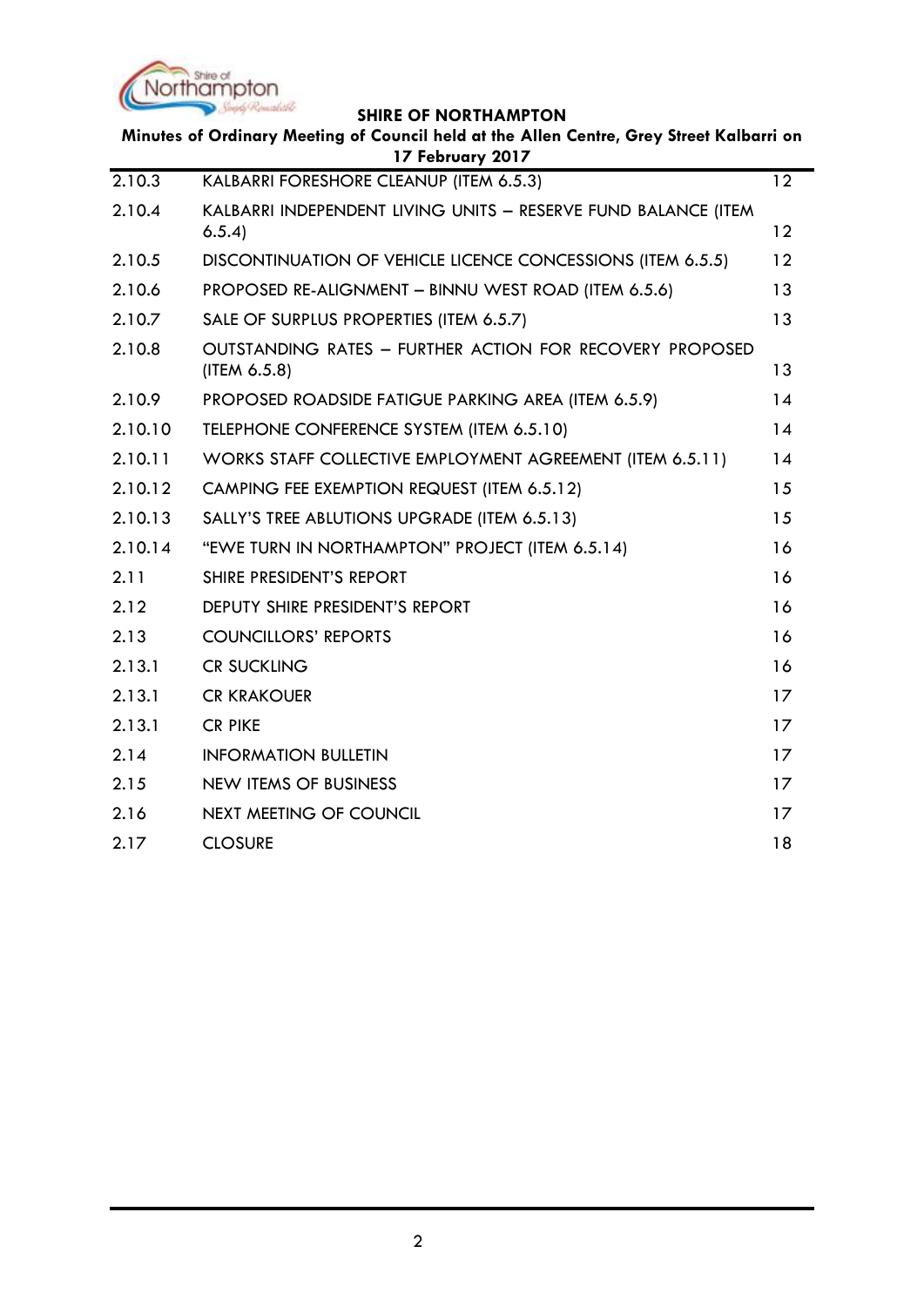

**Minutes of Ordinary Meeting of Council held at the Allen Centre, Grey Street Kalbarri on 17 February 2017**

## <span id="page-2-0"></span>**2.1 OPENING**

The President thanked all Councillors and staff members present for their attendance and declared the meeting open at 1.00pm.

#### <span id="page-2-1"></span>**2.2 PRESENT**

| Cr C Simkin               | President                      | Northampton Ward |
|---------------------------|--------------------------------|------------------|
| Cr T Carson               |                                | Northampton Ward |
| Cr D Stanich              |                                | Northampton Ward |
| Cr R Suckling             |                                | Northampton Ward |
| Cr D Pike                 |                                | Kalbarri Ward    |
| Cr S Krakouer             |                                | Kalbarri Ward    |
| Mr Garry Keeffe           | <b>Chief Executive Officer</b> |                  |
| <b>Mr Grant Middleton</b> | Deputy Chief Executive Officer |                  |
| <b>Mrs Deb Carson</b>     | <b>Planning Officer</b>        |                  |

#### <span id="page-2-2"></span>2.2.1 LEAVE OF ABSENCE

Cr Holt requested leave of absence for the Ordinary Meetings of February, March and April 2017.

Moved Cr PIKE, seconded Cr KRAKOUER

That Council grant leave of absence to Cr Holt for the Ordinary Meetings of Council for February, March and April 2017.

CARRIED 6/0

#### <span id="page-2-3"></span>2.2.2 APOLOGIES

Cr"s Scott and Stock-Standen

#### <span id="page-2-4"></span>**2.3 QUESTION TIME**

Nil.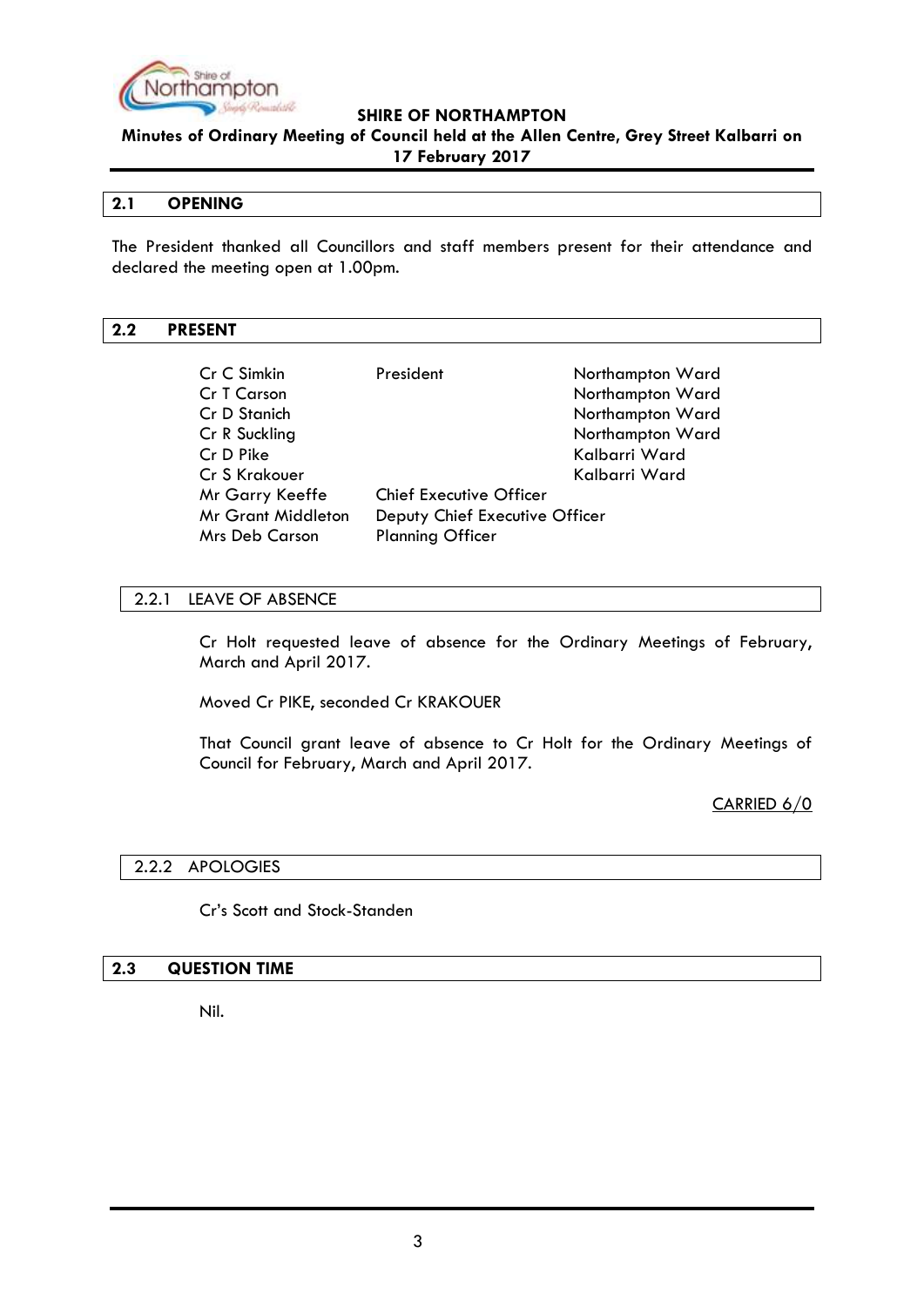

**Minutes of Ordinary Meeting of Council held at the Allen Centre, Grey Street Kalbarri on 17 February 2017**

#### <span id="page-3-1"></span><span id="page-3-0"></span>**2.4 CONFIRMATION OF MINUTES**

2.4.1 CONFIRMATION OF MINUTES – ORDINARY COUNCIL MEETING 16 DECEMBER 2016

Moved Cr SUCKLING, seconded Cr STANICH

That the minutes of the Ordinary Meeting of Council held on the 16th December 2016 be confirmed as a true and correct record.

CARRIED 6/0

<span id="page-3-2"></span>2.4.2 BUSINESS ARISING FROM MINUTES

Nil

## <span id="page-3-3"></span>**2.5 RECEIVAL OF MINUTES**

Moved Cr SIMKIN, seconded Cr SUCKLING

That the minutes of the Annual Elector's Meeting held on the 25<sup>th</sup> January 2017 be received.

CARRIED 6/0

There were no matters from the Annual Electors" Meeting for Council to consider.

#### <span id="page-3-5"></span><span id="page-3-4"></span>**2.6 WORKS REPORT**

2.6.1 INFORMATION ITEMS – MAINTENANCE/CONSTRUCTION WORKS PROGRAM (ITEM 6.1.1)

Noted

# <span id="page-3-6"></span>2.6.2 CHEMICAL SPRAYING – NORTHAMPTON TOWNSITE ROAD VERGES AND GENERAL CHEMICAL SPRAYING (ITEM 6.1.2)

Moved Cr CARSON, seconded Cr SIMKIN

That Council instructs the Manager of Works and Technical Services to continue the practice of road verge vegetation control via the use of approved chemicals under the controls presently in place and within Health Regulations.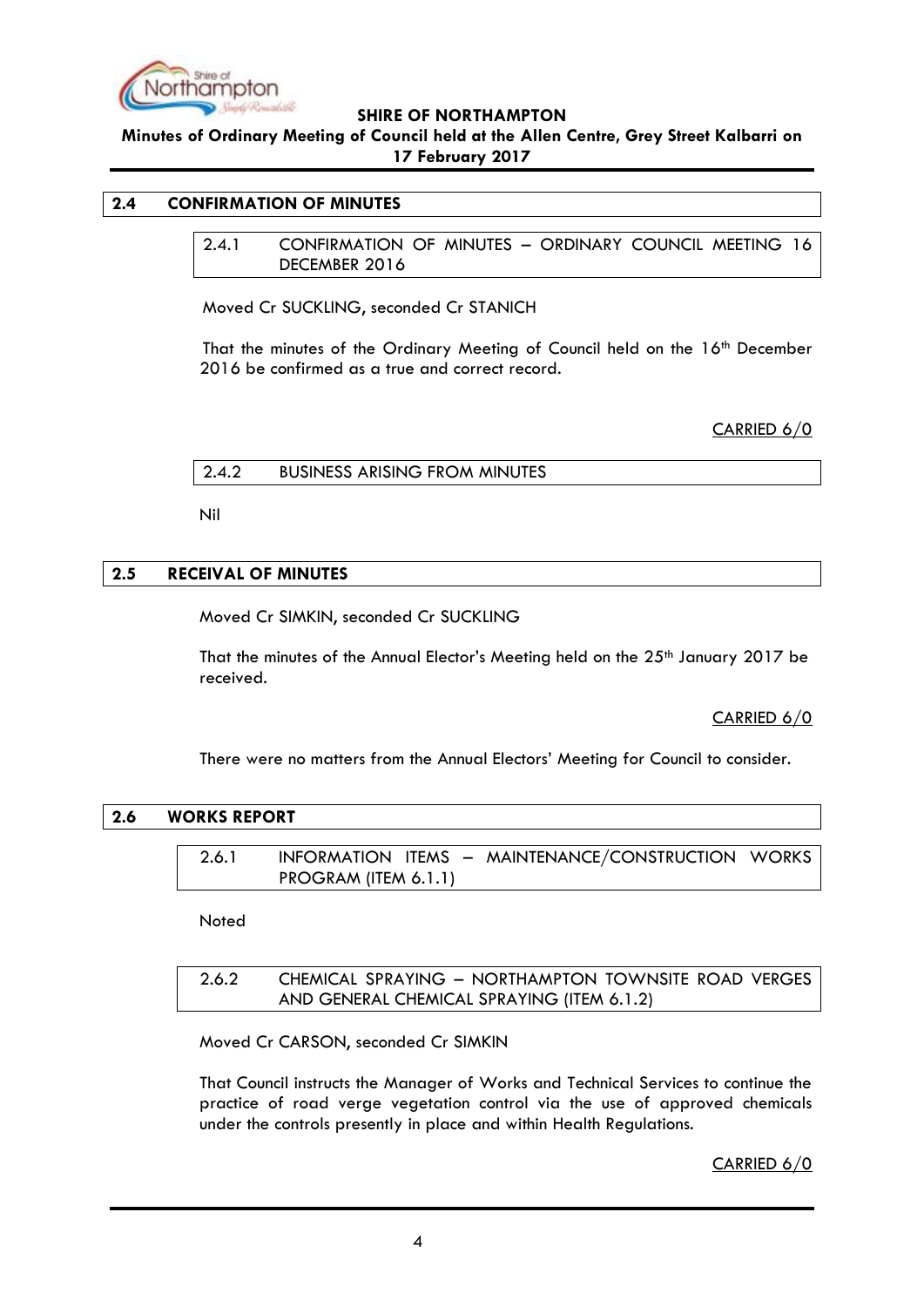

#### <span id="page-4-0"></span>**Minutes of Ordinary Meeting of Council held at the Allen Centre, Grey Street Kalbarri on 17 February 2017**

# 2.6.3 PLANT – P203 CATERPILLAR GRADER MAINTENANCE AND REPAIR WORKS APPROVAL AS AUTHORISED EXPENDITURE (ITEM 6.1.3)

Moved Cr STANICH, seconded Cr CARSON

That Council approves the expenditure for the works to be undertaken to Plant Item P203 – Caterpillar Motor Grader and associated works by Westrac Geraldton at a cost of \$39, 567.00 plus GST.

## CARRIED BY AN ABSOLUTE MAJORITY 6/0

<span id="page-4-1"></span>

| 2.6.4 | KALBARRI – ALLEN CENTRE CAR PARK AREA                |  |
|-------|------------------------------------------------------|--|
|       | CONCEPT PLAN/S FOR REAR BUS AND LONG VEHICLE PARKING |  |
|       | (ITEM $6.1.4$ )                                      |  |

Moved Cr STANICH, seconded Cr KRAKOUER

That Council direct staff to seek costings for a carpark as per Option 1, for inclusion in the Shire of Northampton"s Corporate Business Plan and future budgets.

CARRIED 6/0

# <span id="page-4-3"></span><span id="page-4-2"></span>**2.7 HEALTH/BUILDING REPORT**

2.7.1 BUILDING STATISTICS (ITEM 6.2.1)

Noted

<span id="page-4-4"></span>2.7.2 2016/2017 BUDGET CHANGE – NORTHAMPTON COMMUNITY CENTRE, URGENT WORKS (ITEM 6.2.2)

Moved Cr STANICH, seconded Cr KRAKOUER

That Council approve of the actions taken by senior staff to:

- 1. Reallocate the \$25,000 budget provision for the works at the Binnu Refuse Site to the Northampton Country Club plumbing repair work;
- 2. List within the 2017/18 Draft Budget the reallocated funding of \$25,000 for refuse pit earthworks of \$10,000 and a DER Risk Assessment and Works Approval of \$15,000.

CARRIED BY ABSOLUTE MAJORITY 6/0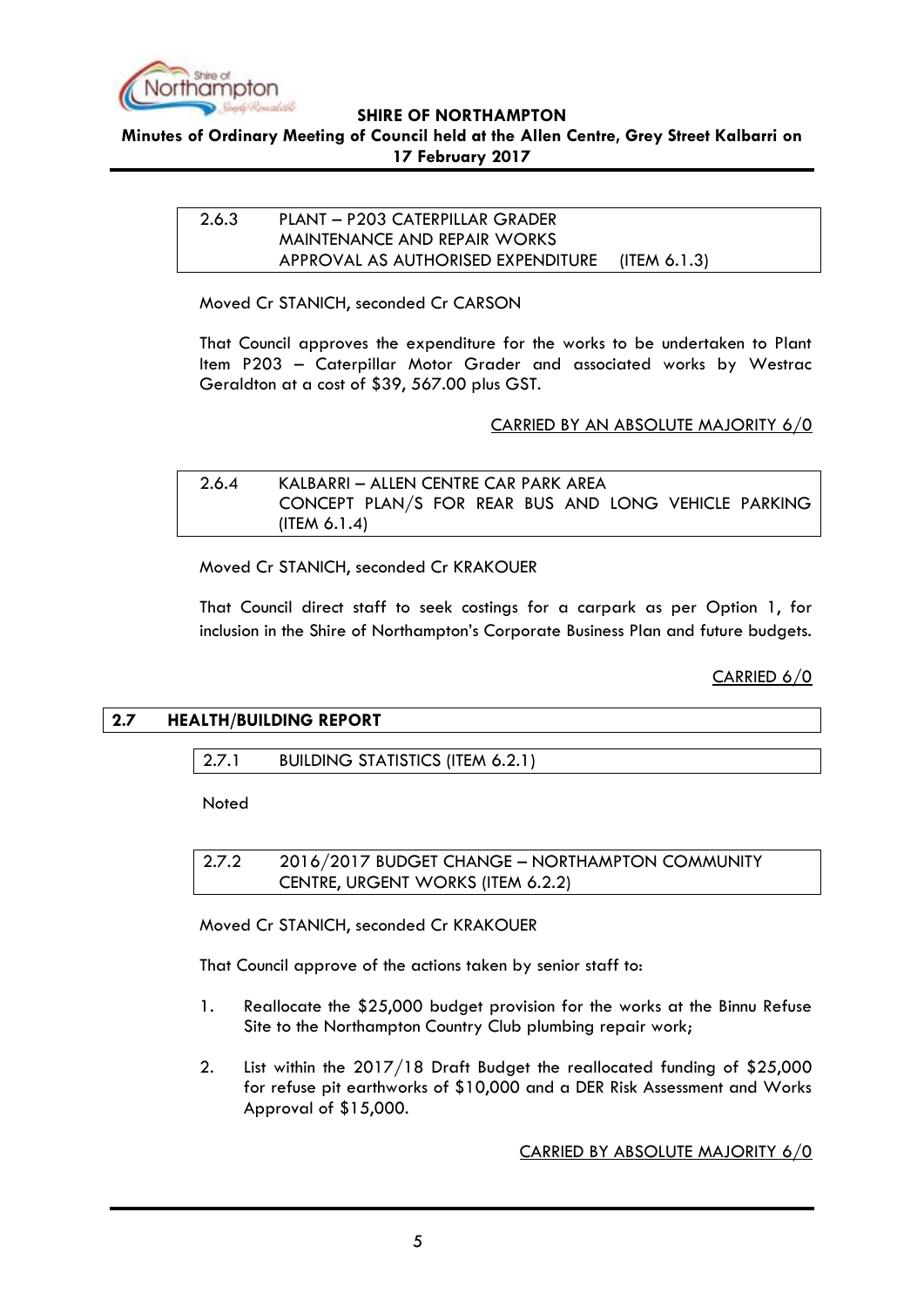

**Minutes of Ordinary Meeting of Council held at the Allen Centre, Grey Street Kalbarri on 17 February 2017**

Mr Garry Keeffe departed the meeting at 1:35pm, returning at 1:38pm.

## <span id="page-5-1"></span><span id="page-5-0"></span>**2.8 TOWN PLANNING REPORT**

## 2.8.1 PROPOSED RELOCATED DWELLING AND OUTBUILDING – LOT 13 (NO. 31) FOURTH AVENUE, NORTHAMPTON (ITEM 6.3.1)

Moved Cr CARSON, seconded Cr SUCKLING

That Council rescind the motion of Minute 7.8.6 on 22 July 2016, thus rescinding Development Approval 2016-046 for a single dwelling and the associated Statutory Declaration to complete the approved works, as per the written request from the applicant.

## CARRIED BY AN ABSOLUTE MAJORITY 6/0

Moved Cr CARSON, seconded Cr KRAKOUER

- 1. That Council grants formal development approval to the proposed single house on Lot 13 (No. 31) Fourth Avenue, subject to the following conditions:
	- a. Development shall be in accordance with the attached approved plan(s) dated 20 February 2017 and subject to any modifications required as a consequence of any condition(s) of this approval. The endorsed plan(s) shall not be modified or altered without the prior written approval of the local government;
	- b. Any additions to or change of use of any part of the building or land (not the subject of this approval) requires further application and development approval for that use/addition;
	- c. This development approval shall replace all previous planning approvals for Lot 13 including D/A 2016-046, and those previous approvals shall be considered void from the date of the attached approved plan(s);
	- d. A building permit shall be issued by the local government prior to the commencement of any work on the site;
	- e. All stormwater is to be disposed of on-site to the specifications and approval of the local government;
	- f. Any soils disturbed or deposited on site shall be stabilised to the approval of the local government;
	- g. A wastewater apparatus shall be provided and maintained in accordance with the *Health (Treatment of Sewerage & Disposal of*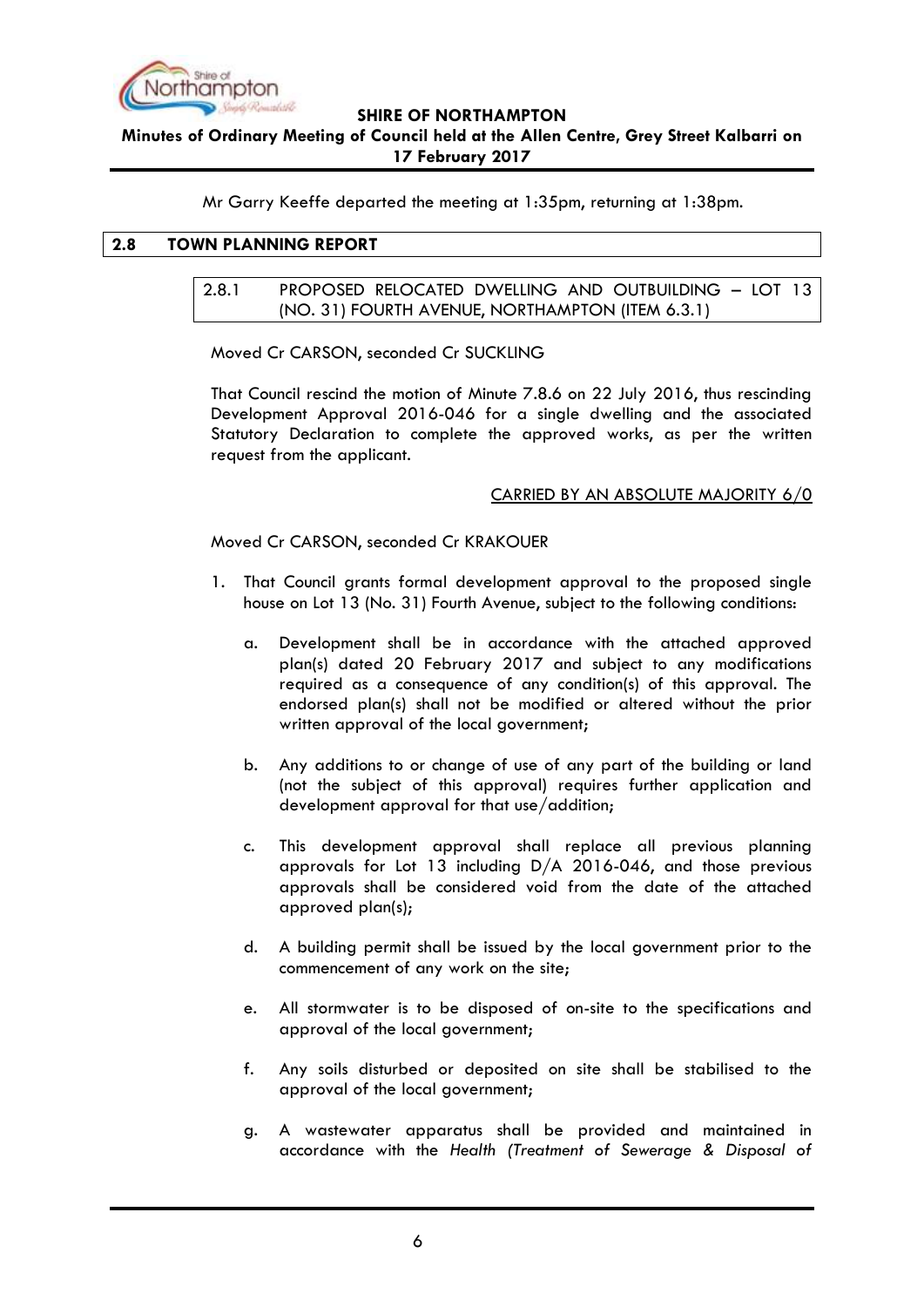

# **Minutes of Ordinary Meeting of Council held at the Allen Centre, Grey Street Kalbarri on 17 February 2017**

*Effluent & Liquid Waste) Regulations* 1974 to the approval of the Shire of Northampton"s Environmental Health Officer;

- h. A manoeuvring/vehicle turnaround area shall be provided on the western side of the dwelling and adjacent to the carport, as marked in "RED" on the attached approved plan(s) dated 20 February 2017;
- i. A vehicle access driveway shall be constructed and drained to a compacted gravel standard, and thereafter maintained to the approval of the local government;
- j. Bin storage and clothes drying areas shall be provided to the rear of the dwelling, or screened from the view from the street, to the approval of the local government;
- k. The storage of building materials associated with the relocated dwelling and outbuilding shall be to the rear of the dwelling or screened from public view. No long-term storage of building materials shall be located forward of the dwelling;
- l. The space between the ground level and the floor level of the relocated dwelling shall be suitably enclosed to the approval of the local government;
- m. All verandah posts, rafters, downpipes, gutters and fascias are to be painted in the colours provided, to the approval of the local government;
- n. Payment of a \$2,750 bond shall be paid to the Shire of Northampton by the applicant prior to the issuance of a Building Permit;
- o. The \$2,750 bond paid by the applicant shall only be refunded after the external re-cladding and structural works to the exterior of the dwelling have been carried out as per the conditions of approval, to the satisfaction of the local government. These works must be carried out within a time frame of twelve (12) months from the date of the attached approved plan(s), or the bond monies shall be forfeited to the local government; and
- p. The Applicant shall lodge a signed and witnessed Statutory Declaration with the Shire of Northampton, indicating that the bond will be forfeited to Council if:
	- (i) The works described in the application and attached approved plan(s) are not carried out within the timeframe indicated;
	- (ii) Within twelve (12) months of the date of this approval, the development does not reach a point where externally it appears complete; and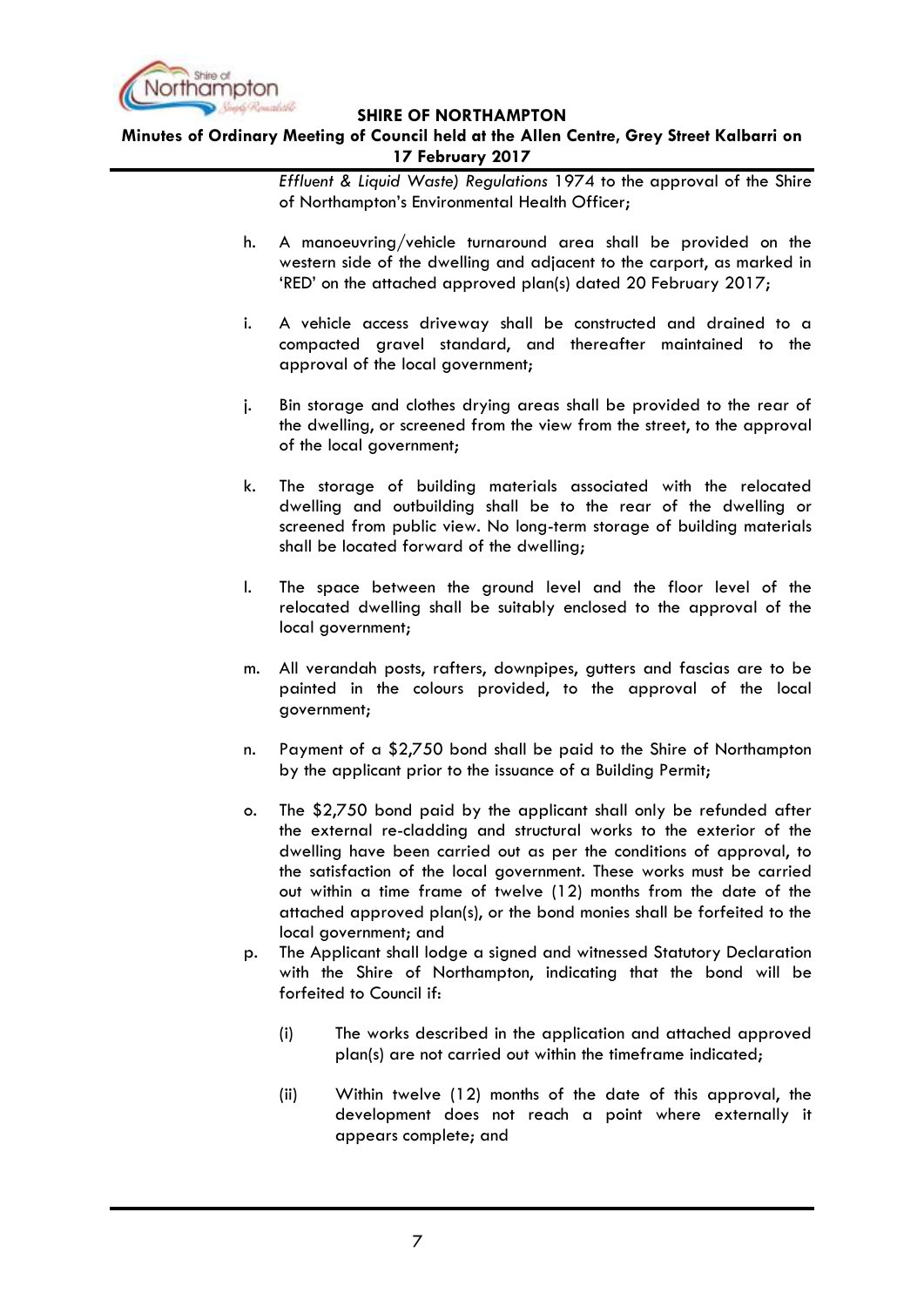

**Minutes of Ordinary Meeting of Council held at the Allen Centre, Grey Street Kalbarri on 17 February 2017**

- (iii) Any notice duly served upon the builder is not promptly complied with.
- 2. That Council grants development approval for the proposed outbuilding on Lot 13 (No. 31) Fourth Avenue, subject to the following conditions:
	- a. Development shall be in accordance with the attached approved plan(s) dated 20 February 2017 and subject to any modifications required as a consequence of any condition(s) of this approval. The endorsed plan(s) shall not be modified or altered without the prior written approval of the local government;
	- b. Any additions to or change of use of any part of the building or land (not the subject of this approval) requires further application and development approval for that use/addition;
	- c. A building permit shall be issued by the local government prior to the commencement of any work on the site;
	- d. All stormwater is to be disposed of on-site to the specifications and approval of the local government;
	- e. Any soils disturbed or deposited on site shall be stabilised to the approval of the local government; and
	- f. The approved outbuilding is only to be used for general and vehicle storage purposes and minor maintenance upon vehicles housed therein to the approval of the Shire of Northampton and shall NOT be used for habitation, commercial or industrial purposes.

#### Advice Note

- 1. *If the development/use the subject of this approval is not substantially commenced within a period of 2 years, or another period specified in the approval after the date of determination, the approval will lapse and be of no further effect;*
- *2. Where an approval has so lapsed, no development must be carried out without the further approval of the local government having first been sought and obtained;*
- *3. If an applicant or owner is aggrieved by this determination there is a right of review by the State Administrative Tribunal in accordance with the Planning and Development Act 2005 Part 14. An application must be made within 28 days of determination.*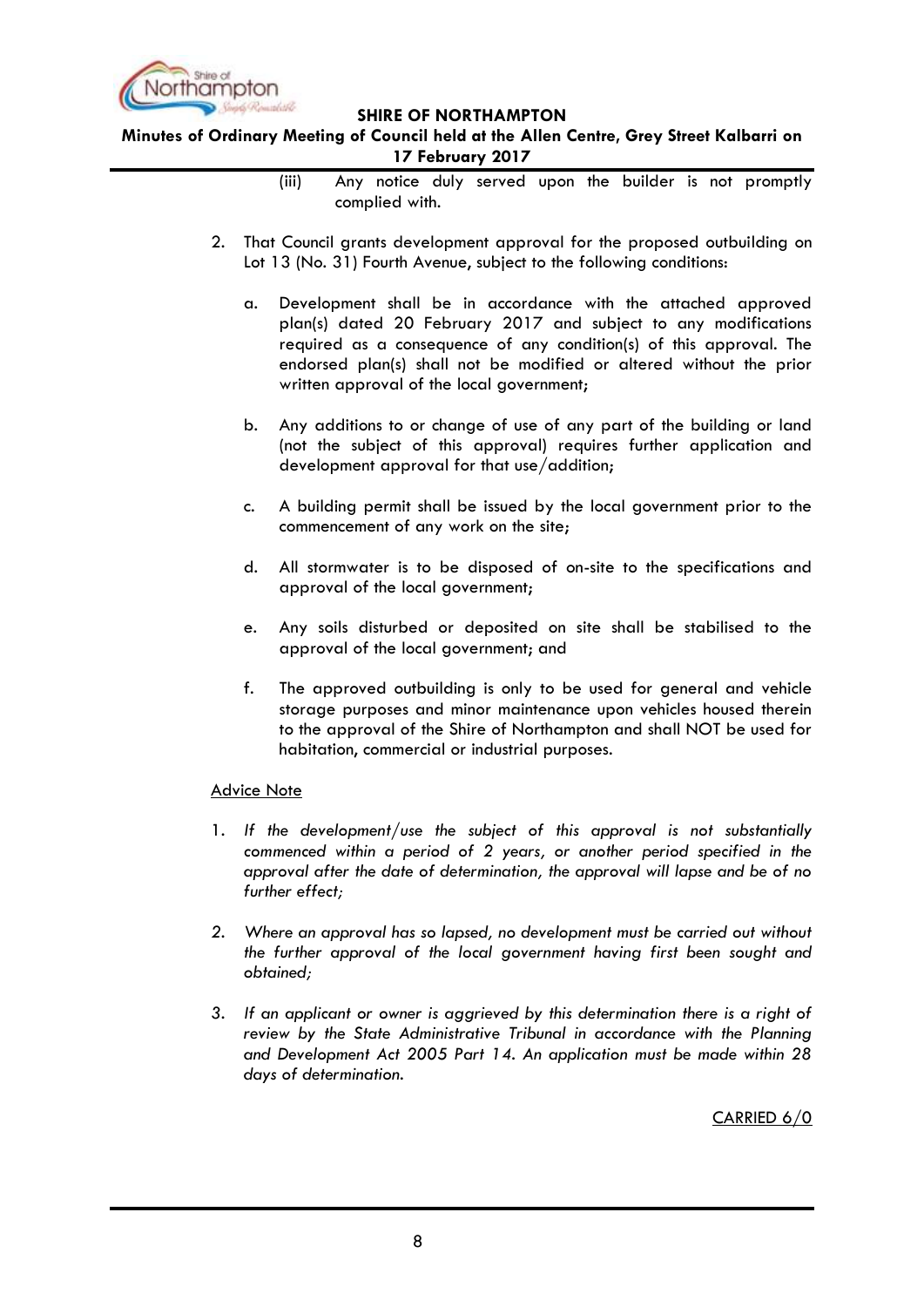

# <span id="page-8-0"></span>**Minutes of Ordinary Meeting of Council held at the Allen Centre, Grey Street Kalbarri on 17 February 2017**

## 2.8.2 DEVELOPMENT ASSESSMENT PANEL NOMINATIONS (ITEM 6.3.2)

Moved Cr CARSON, seconded Cr SIMKIN

That Council submit to the Minister of Planning the following Local Government nomination to serve upon the Mid-West/Gascoyne Joint Development Assessment Panel:

Councillor Des Pike (member)

CARRIED 6/0

## <span id="page-8-1"></span>2.8.3 SUMMARY OF PLANNING INFORMATION ITEMS (ITEM 6.3.3)

Noted

## <span id="page-8-3"></span><span id="page-8-2"></span>**2.9 FINANCE REPORT**

#### 2.9.1 ACCOUNTS FOR PAYMENT (ITEM 6.4.1)

Moved Cr SIMKIN, seconded Cr SUCKLING

That Municipal Fund Cheques 21097 to 21144 inclusive totalling \$119,089.97, Municipal EFT payments numbered EFT15870 to EFT16028 inclusive totalling \$1,213,804.28, Trust Fund Cheques 2183 to 2190, totalling \$2,900.00, Direct Debit payments numbered GJ0603 to GJ0712 inclusive totalling \$528,678.30 be passed for payment and the items therein be declared authorised expenditure.

# CARRIED BY AN ABSOLUTE MAJORITY 6/0

#### <span id="page-8-4"></span>2.9.2 MONTHLY FINANCIAL STATEMENTS DECEMBER 2016 (ITEM 6.4.2)

Moved Cr CARSON, seconded Cr PIKE

That Council adopts the Monthly Financial Report for the period ending 31 December 2016.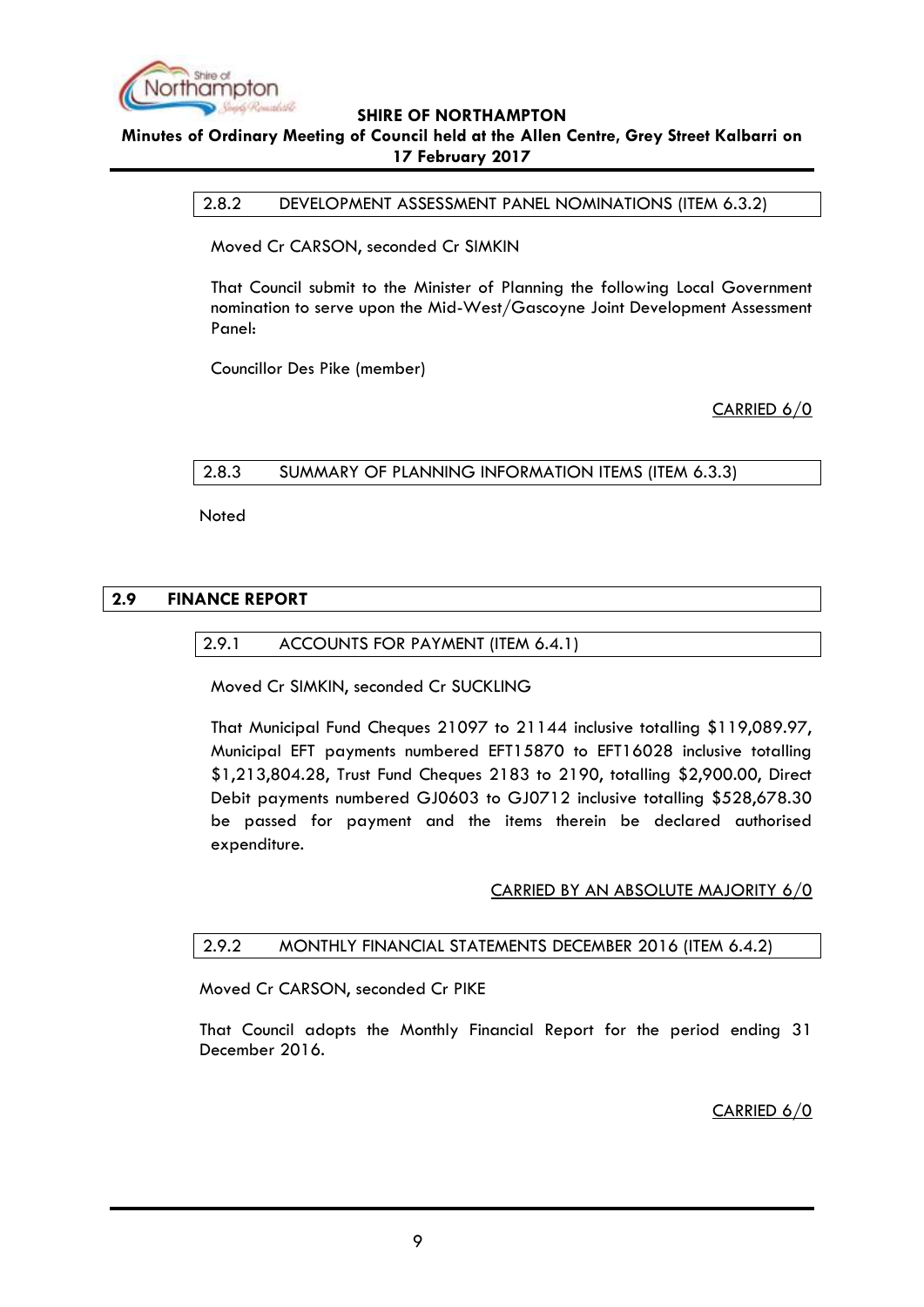

## <span id="page-9-0"></span>**Minutes of Ordinary Meeting of Council held at the Allen Centre, Grey Street Kalbarri on 17 February 2017**

2.9.3 MONTHLY FINANCIAL STATEMENTS JANUARY 2017 (ITEM 6.4.3)

Moved Cr CARSON, seconded Cr PIKE

That Council adopts the Monthly Financial Report for the period ending 31 January 2017.

CARRIED 6/0

## <span id="page-9-1"></span>2.9.4 DRAFT BUDGET ITEM 2017-2018 (ITEM 6.4.4)

Moved Cr STANICH, seconded Cr CARSON

That Council commit \$16,500 within the draft 2017/2018 Budget for the Revaluation of Land and Building assets.

CARRIED 6/0

## <span id="page-9-3"></span><span id="page-9-2"></span>**2.10 ADMINISTRATION & CORPORATE REPORT**

2.10.1 LOCAL LAWS REVIEW (ITEM 6.5.1)

Moved Cr STANICH, seconded Cr KRAKOUER

That Council:

Gives Statewide public notice pursuant to Section 3.12 (3) of the Local Government Act 1995 and gives Local public notice pursuant to Section 3.12 (3a) that it intends to make:

- 1. the *Shire of Northampton Activities In Thoroughfares and Public Places and Trading Local Law 2017*, as contained in the Attachment 1.
- 2. the *Shire of Northampton Bush Fire Brigades Local Law 2017*, as contained in the Attachment 1.
- 3. the *Shire of Northampton Cemeteries Local Law 2017*, as contained in the Attachment 1.
- 4. the *Shire of Northampton Dogs Local Law 2017*, as contained in the Attachment 1.
- 5. the *Shire of Northampton Fencing Local Law 2017*, as contained in Attachment 1.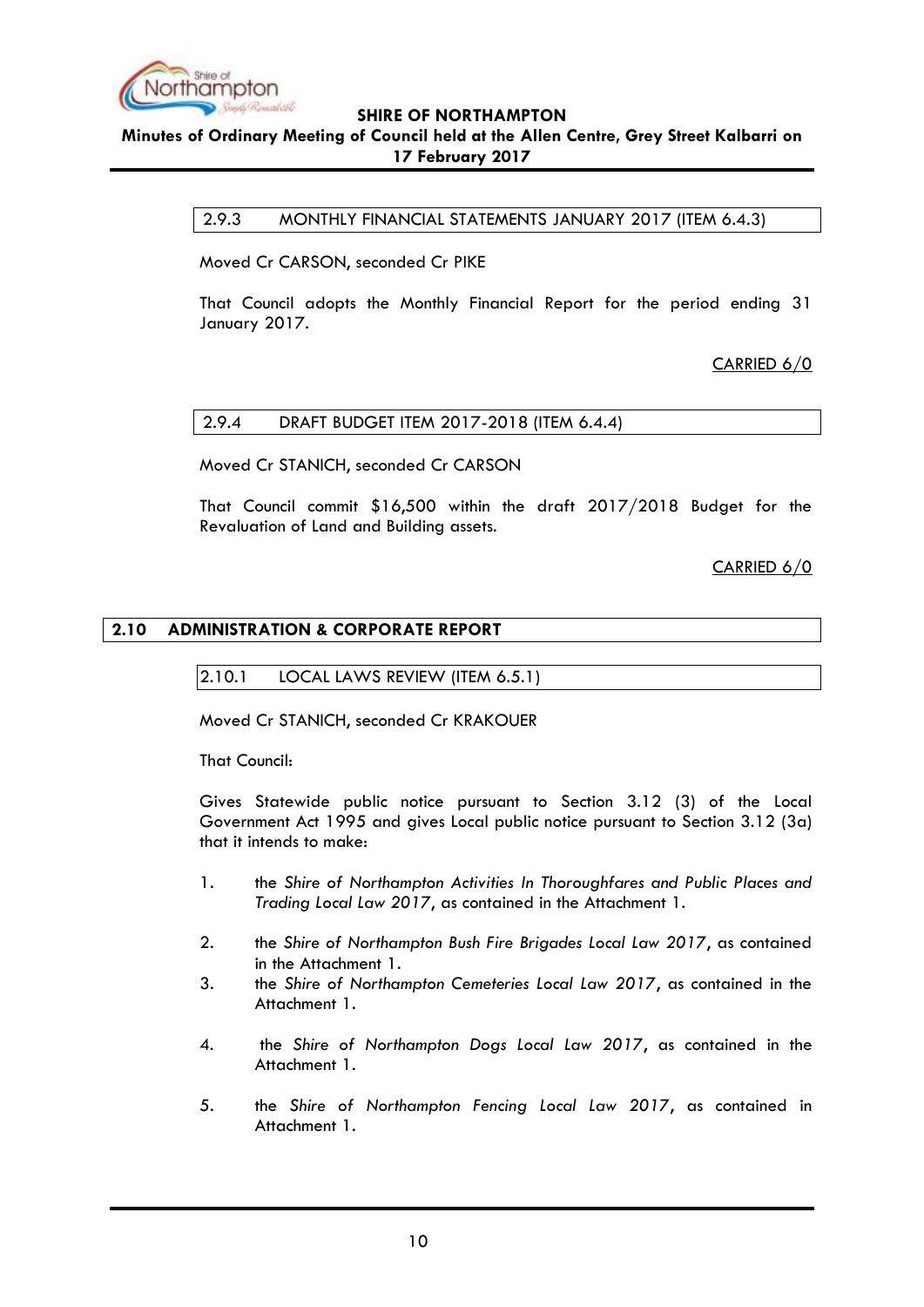

**Minutes of Ordinary Meeting of Council held at the Allen Centre, Grey Street Kalbarri on 17 February 2017**

- 6. the *Shire of Northampton Local Government Property Local Law 2017*, as contained in the Attachment 1.
- 7. the *Shire of Northampton Urban Environment and Nuisance Local Law 2017*, as contained in the Attachment 1.
- 8. the *Shire of Northampton Repeal Local Law 2017*, as contained in the Attachment 1.

# CARRIED 6/0

## <span id="page-10-0"></span>2.10.2 EXPRESSION OF INTEREST FOR LEASE OF COUNCIL LAND (ITEM 6.5.2)

Moved Cr KRAKOUER, seconded Cr STANICH

That Council accepts the Expression of Interest from Summerstar Pty Ltd for the lease of a portion of Lot 101 Mitchell Street, being approximately 7650m², subject to the following:

- 1. That the commencing annual rent be set at \$11,500 per annum , plus GST as per the valuation report obtained by Council;
- 2. The annual rent to be reviewed by market valuation every five years;
- 3. That the lease period be 21 years with a further 21 year option;
- 4. That the CEO, upon acceptance of the above conditions by Summerstar Pty Ltd, commence the preparation and entering into a lease agreement to be prepared by Council"s legal advisors with all costs for the preparation and execution of the lease to be at the cost of Summerstar Pty Ltd; and
- 5. That Summerstar Pty Ltd be advised that Council supports in principle their proposed developments (as provided) with a preference for Option 2 (being a mixture of caravan parks and chalets upon the area of land), however advise that any proposed development will need to be considered by the Council upon a formal Development Application and be in accordance to Councils current Town Planning conditions and other statutory requirements.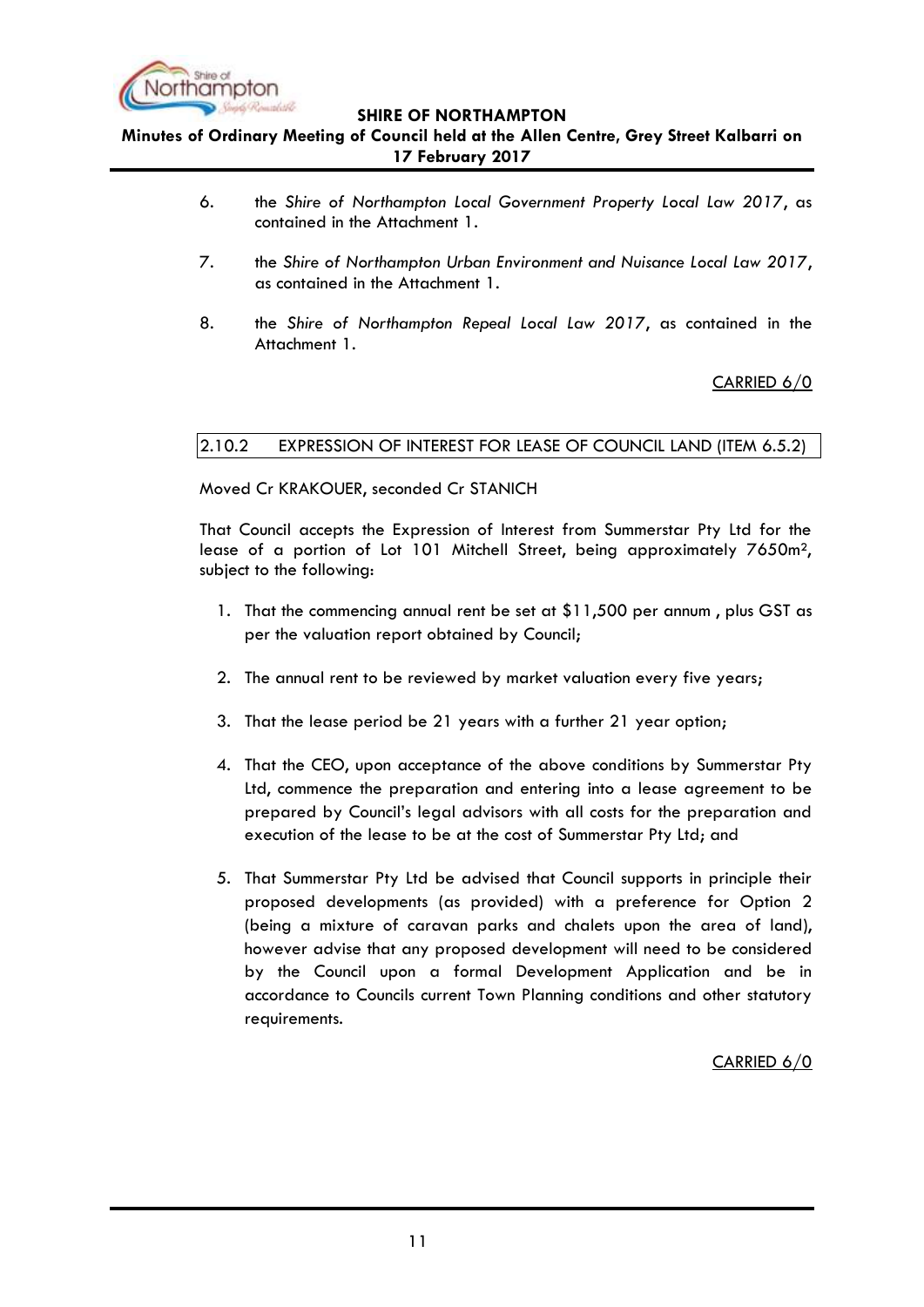

# <span id="page-11-0"></span>**Minutes of Ordinary Meeting of Council held at the Allen Centre, Grey Street Kalbarri on 17 February 2017**

2.10.3 KALBARRI FORESHORE CLEANUP (ITEM 6.5.3)

Moved Cr SUCKLING, seconded Cr KRAKOUER

That Council:

- 1. Engage Aussie Tree Services to do a complete tree and vegetation survey and source a quote to undertake the clean-up works, to be brought back to Council at a further meeting.
- 2. Reallocate the \$25,000 budget provision for the NBN Survey to finance the Kalbarri Foreshore Tree Survey to initiate this process.

# CARRIED BY AN ABSOLUTE MAJORITY 6/0

## <span id="page-11-1"></span>2.10.4 KALBARRI INDEPENDENT LIVING UNITS – RESERVE FUND BALANCE (ITEM 6.5.4)

Moved Cr SUCKLING, seconded Cr KRAKOUER

That Council:

- 1. Create a new reserve fund titled the "Kalbarri Foreshore Parkland Redevelopment Reserve Fund" for the purpose of funding capital upgrades as per the adopted foreshore redevelopment plan.
- 2. Transfer the over transfer of Council funds to the Kalbarri Aged Persons Accommodation Reserve Fund totaling \$38,816.72 to the "Kalbarri Foreshore Parkland Redevelopment Reserve Fund".
- 3. Upon receipt of the equity payout from the Kalbarri Aged Persons Accommodation when ownership is transferred from Council to Community Housing Ltd, that equity payout to be transferred to the "Kalbarri Foreshore Parkland Redevelopment Reserve Fund"

# CARRIED BY AN ABSOLUTE MAJORITY 6/0

# <span id="page-11-2"></span>2.10.5 DISCONTINUATION OF VEHICLE LICENCE CONCESSIONS (ITEM 6.5.5)

Noted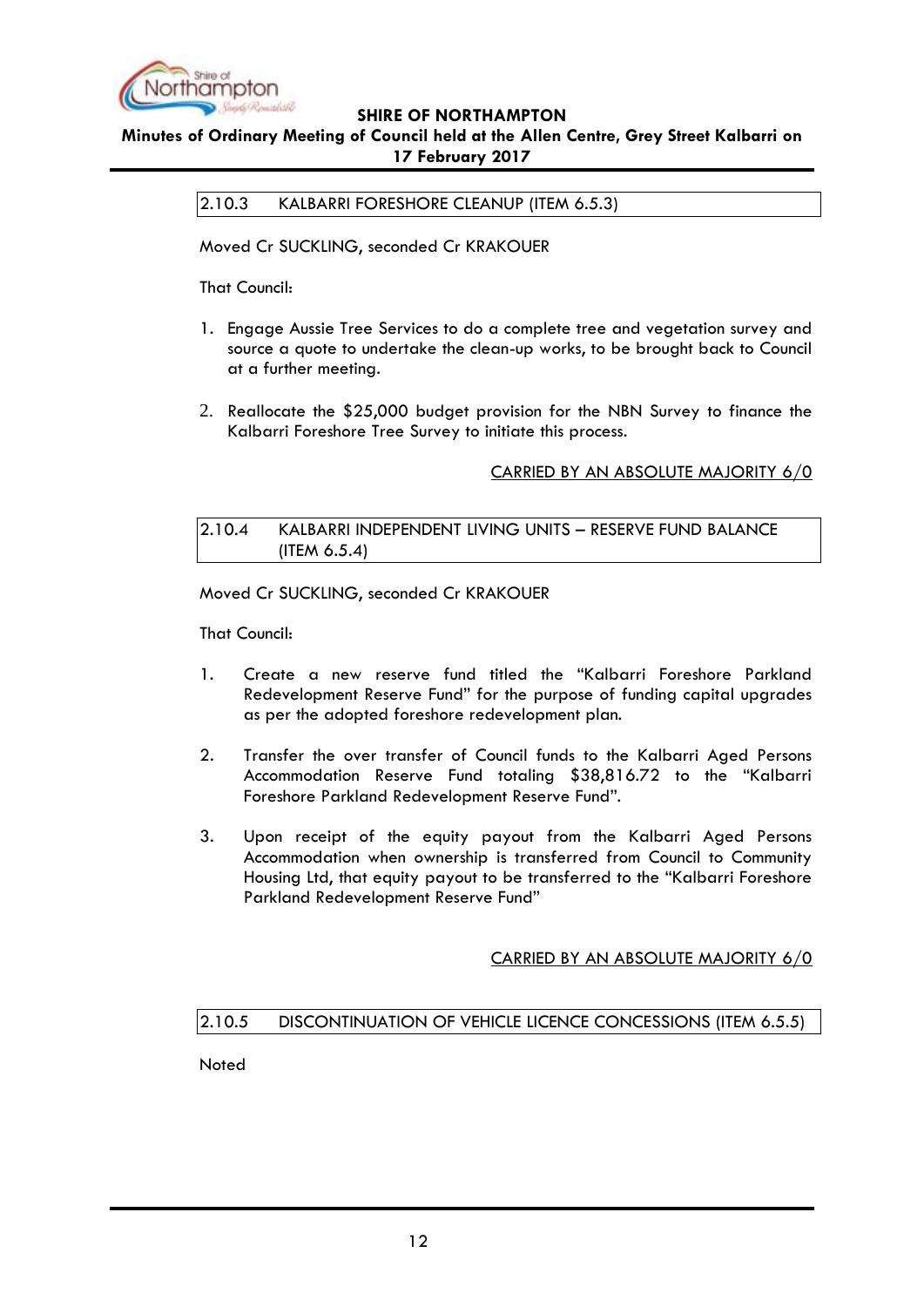

# <span id="page-12-0"></span>**Minutes of Ordinary Meeting of Council held at the Allen Centre, Grey Street Kalbarri on 17 February 2017**

2.10.6 PROPOSED RE-ALIGNMENT – BINNU WEST ROAD (ITEM 6.5.6)

Moved Cr SIMKIN, seconded Cr STANICH

That Council:

- 1. Approve the proposed subdivision plan for required land for the realignment of the Binnu West Road as shown at Appendices 1.
- 2. Progress with the subdivision and purchase of the required land.
- 3. All costs associated with the land purchase and fencing be declared authorised expenditure.
- 4. Council to utilise the Roadworks Reserve Fund to cover the cost for this land purchase and subdivision process.
- 5. Council management undertakes detailed costs for the construction of the new alignment, including a bitumen seal, and present to Council for further consideration and prioritization within the Corporate Business Plan and future budgets.

CARRIED 6/0

# <span id="page-12-1"></span>2.10.7 SALE OF SURPLUS PROPERTIES (ITEM 6.5.7)

Moved Cr CARSON, seconded Cr PIKE

That Council calls tenders for the sale of Lot 6 Robinson Street and Lot 7 Stephen Street, Northampton.

CARRIED 6/0

# <span id="page-12-2"></span>2.10.8 OUTSTANDING RATES – FURTHER ACTION FOR RECOVERY PROPOSED (ITEM 6.5.8)

Moved Cr SUCKLING, seconded Cr STANICH

That Council instruct its debt collecting agency to undertake proceedings as per the provisions of Section 6.64 of the Local Government Act 1995 to sell Lot 291 Explorer Avenue, Kalbarri, Alex Perkins for the recovery of outstanding rates and charges.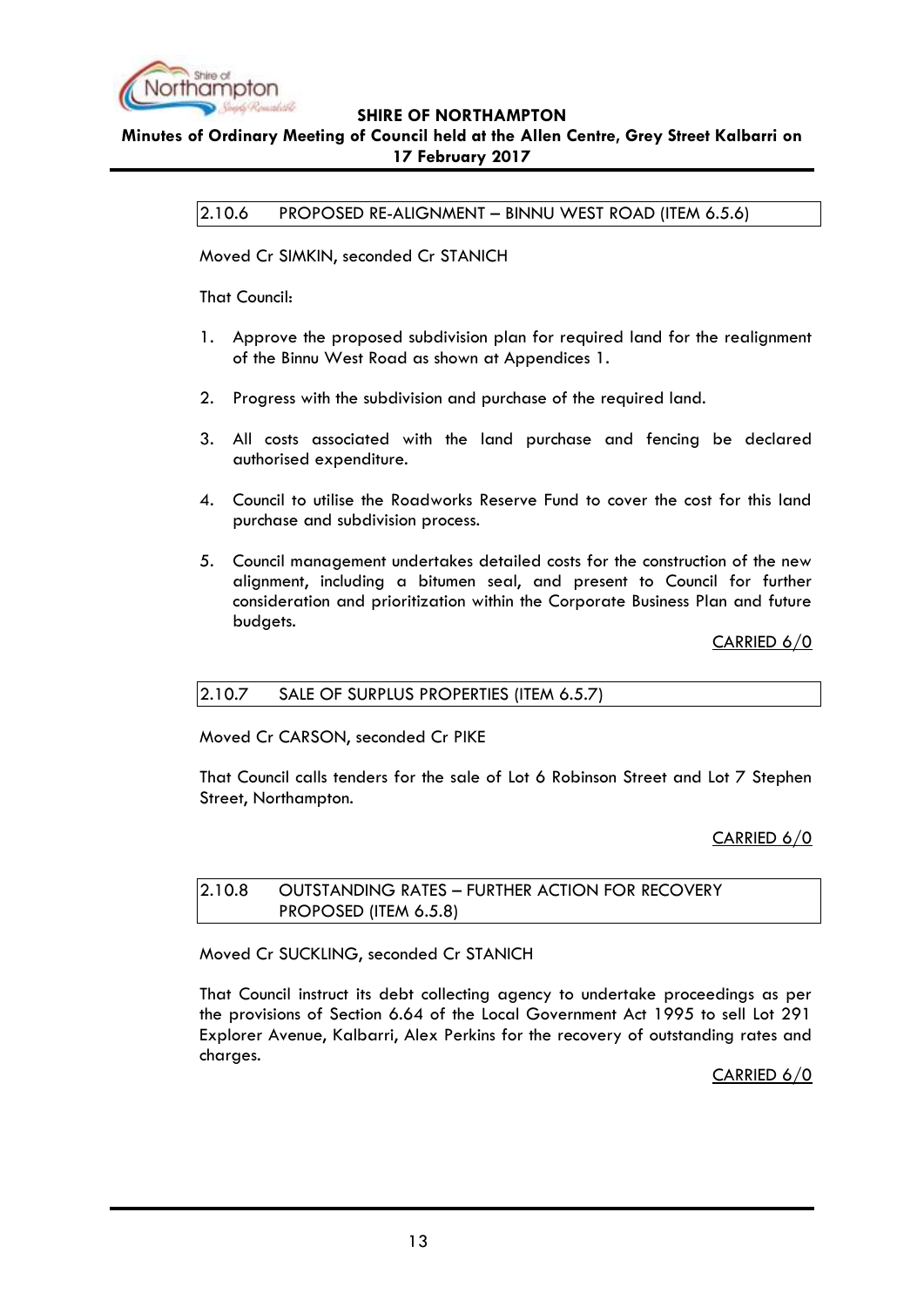

<span id="page-13-0"></span>**Minutes of Ordinary Meeting of Council held at the Allen Centre, Grey Street Kalbarri on 17 February 2017**

2.10.9 PROPOSED ROADSIDE FATIGUE PARKING AREA (ITEM 6.5.9)

Moved Cr PIKE, seconded Cr SUCKLING

That Council:

- 1. Not endorse the Officer"s recommendation to support the acquisition of a portion of Lot 2 on the corner of North Road and North West Coastal Highway by Main Roads WA for the construction of a fatigue parking bay for truck combinations up to 53.5 metres in length;
- 2. Advise Main Roads WA that Council does not consider the proposal to be of good use of taxpayer and State Government funds given that there is a proposal to build a Road Train Assembly Area within 3kms of the proposed Fatigue Area; and
- 3. Advise Main Roads WA that Council considers that a better use of funding would be the realignment of the Chilimony Road and North West Coastal Highway intersection.

CARRIED 6/0

#### <span id="page-13-1"></span>2.10.10 TELEPHONE CONFERENCE SYSTEM (ITEM 6.5.10)

Moved Cr SUCKLING, seconded Cr STANICH

That Council purchase a Polycom SoundStation 2W EX wireless conference phone at an estimated cost of \$1,300 (inclusive of GST) and this purchase be declared authorised expenditure.

# CARRIED BY AN ABSOLUTE MAJORITY 6/0

# <span id="page-13-2"></span>2.10.11 WORKS STAFF COLLECTIVE EMPLOYMENT AGREEMENT (ITEM 6.5.11)

Moved Cr SIMKIN, seconded Cr STANICH

That Council appoint the Shire President (with his alternate to be Cr Scott), the CEO, Deputy CEO and Manager for Works and Technical Services to represent Council in negotiations of the renewal of the Shire of Northampton Work Staff Collective Employment Agreement.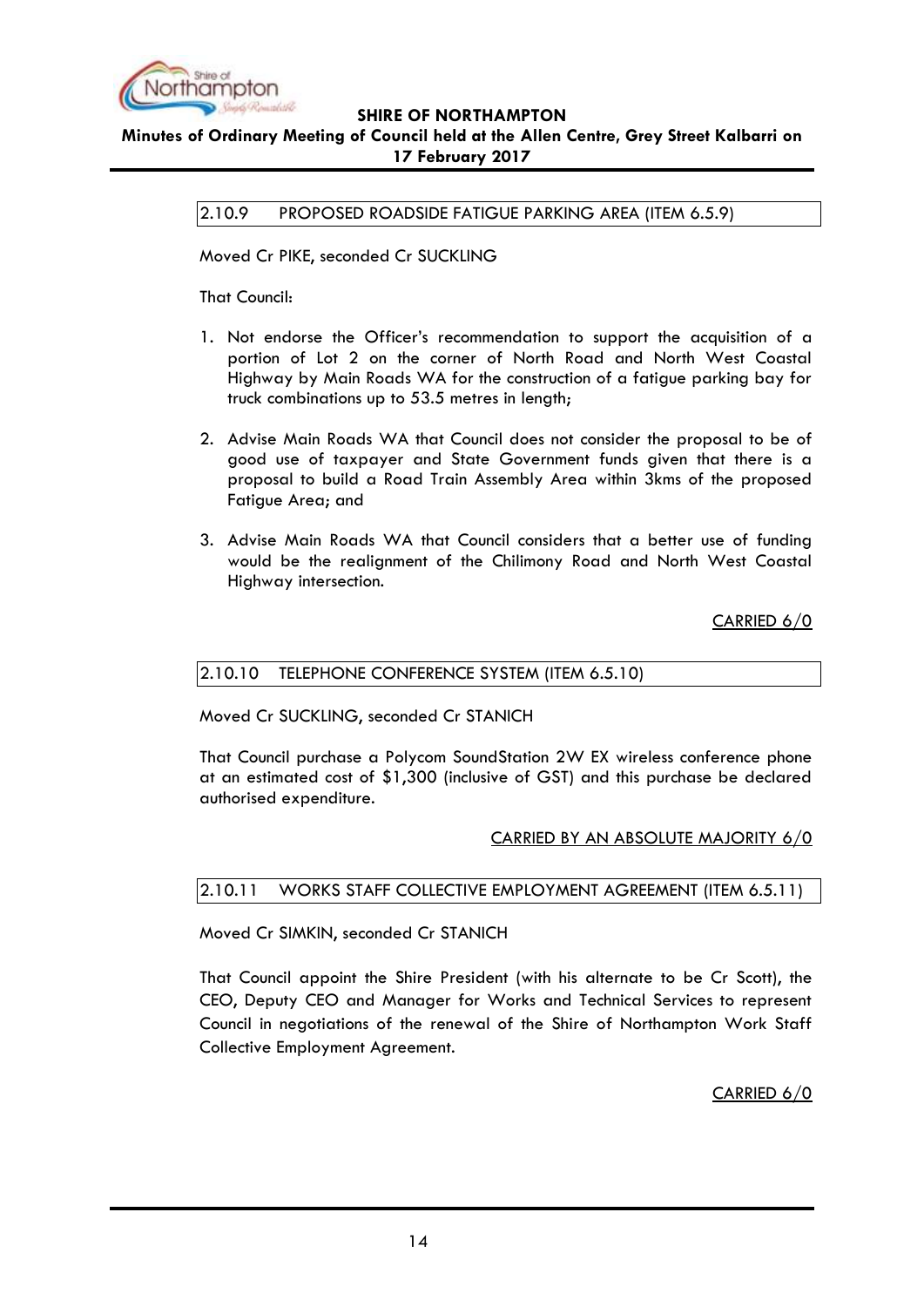

# <span id="page-14-0"></span>**Minutes of Ordinary Meeting of Council held at the Allen Centre, Grey Street Kalbarri on 17 February 2017**

2.10.12 CAMPING FEE EXEMPTION REQUEST (ITEM 6.5.12)

Moved Cr SUCKLING , seconded Cr PIKE

- 1. That Council respond to the Club to determine if the Club would be willing to accept the following arrangement:
	- (a) That the Club be issued a 12 month Lucky Bay Park Pass at a cost of \$30 per annum, which will entitle Club members to camp overnight for pre-determined Club-fixtured events only, subject to the Club annually providing a list of fixtured events (including times and dates) and the Club"s membership list, to the Shire of Northampton;
	- (b) That a chemical toilet must be used by Club members as a requisite for camping overnight on the foreshore areas where no ablutions are provided;
- 2. That the overnight camping fee exemption and Park Pass will apply only to Northampton Shire-based fishing clubs.

CARRIED 6/0

#### ADJOURNMENT

Council adjourned at 2:58pm.

Meeting reconvened at 3:07pm with the following in attendance:

Cr Simkin, Cr Carson, Cr Stanich, Cr Suckling, Cr Pike, Cr Krakouer, Garry Keeffe, Grant Middleton and Debbie Carson.

#### <span id="page-14-1"></span>2.10.13 SALLY"S TREE ABLUTIONS UPGRADE (ITEM 6.5.13)

Moved Cr SUCKLING, seconded Cr KRAKOUER

That Council progress with the upgrade/extensions of the Sally"s Tree Ablutions as per the design at Appendices 1 of this item and that the \$40,000 currently held in the reserve fund for this purpose be utilised for the costs of the upgrades.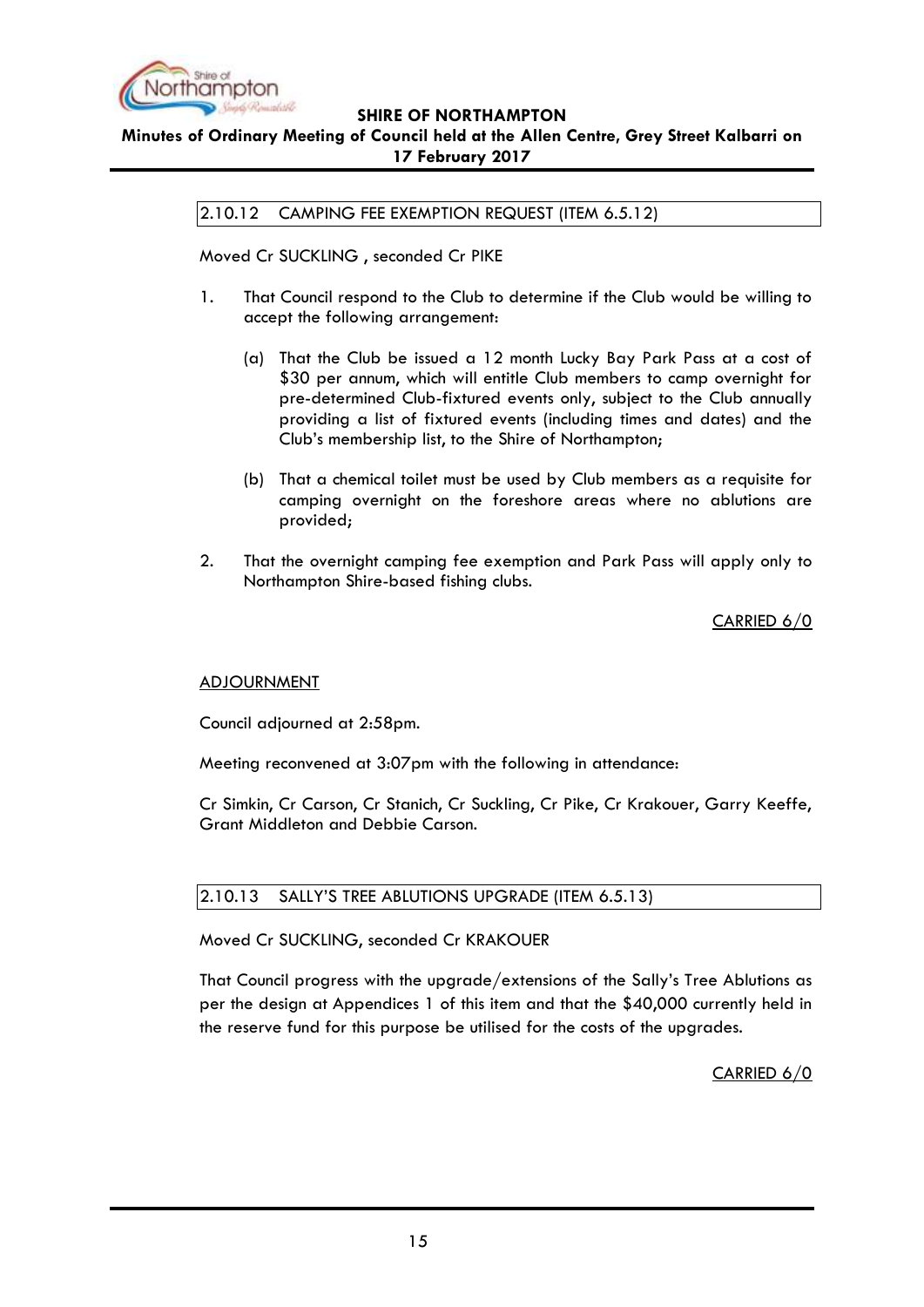

## <span id="page-15-0"></span>**Minutes of Ordinary Meeting of Council held at the Allen Centre, Grey Street Kalbarri on 17 February 2017**

2.10.14 "EWE TURN IN NORTHAMPTON" PROJECT (ITEM 6.5.14)

Moved Cr SIMKIN, seconded Cr STANICH

That Council supports the placement of statues of sheep in identified areas of the Northampton town central business district as proposed by Northampton Creative Obsessions Inc subject to the following conditions:

- 1. All maintenance to the statues are to be the responsibility of Northampton Creative Obsessions Inc.
- 2. Should any statues come in a state of disrepair the Council has the right and authority to remove those statues.
- 3. Replacement of removed/damaged statues are to be the responsibility of Northampton Creative Obsessions Inc.
- 4. Where statues are on land under private ownership, the approval of that land owner to be obtained.
- 5. Those sheep that are to be located in front of heritage buildings shall not be multi-coloured but be representative of the colour of a merino sheep.

CARRIED 6/0

#### <span id="page-15-1"></span>**2.11 SHIRE PRESIDENT'S REPORT**

Since the last Council meeting Cr Simkin reported on his attendance at the following:

| 25/1/2017 Annual Electors' Meeting                                             |
|--------------------------------------------------------------------------------|
| 26/1/2017 Australia Day Breakfast                                              |
| 29/1/2017 MWDC R4R Funding Presentations                                       |
| 11/2/2017 Abdication of Prince Leonard of Hutt River Province to Prince Graham |
| $16/2/2017$ BLEMC meeting                                                      |

# <span id="page-15-2"></span>**2.12 DEPUTY SHIRE PRESIDENT'S REPORT**

Nil

# <span id="page-15-4"></span><span id="page-15-3"></span>**2.13 COUNCILLORS' REPORTS**

2.13.1 CR SUCKLING

Since the last Council meeting Cr Suckling reported on her attendance at:

| 25/1/2017 | <b>Annual Electors' Meeting</b> |
|-----------|---------------------------------|
| 26/1/2017 | Australia Day Breakfast         |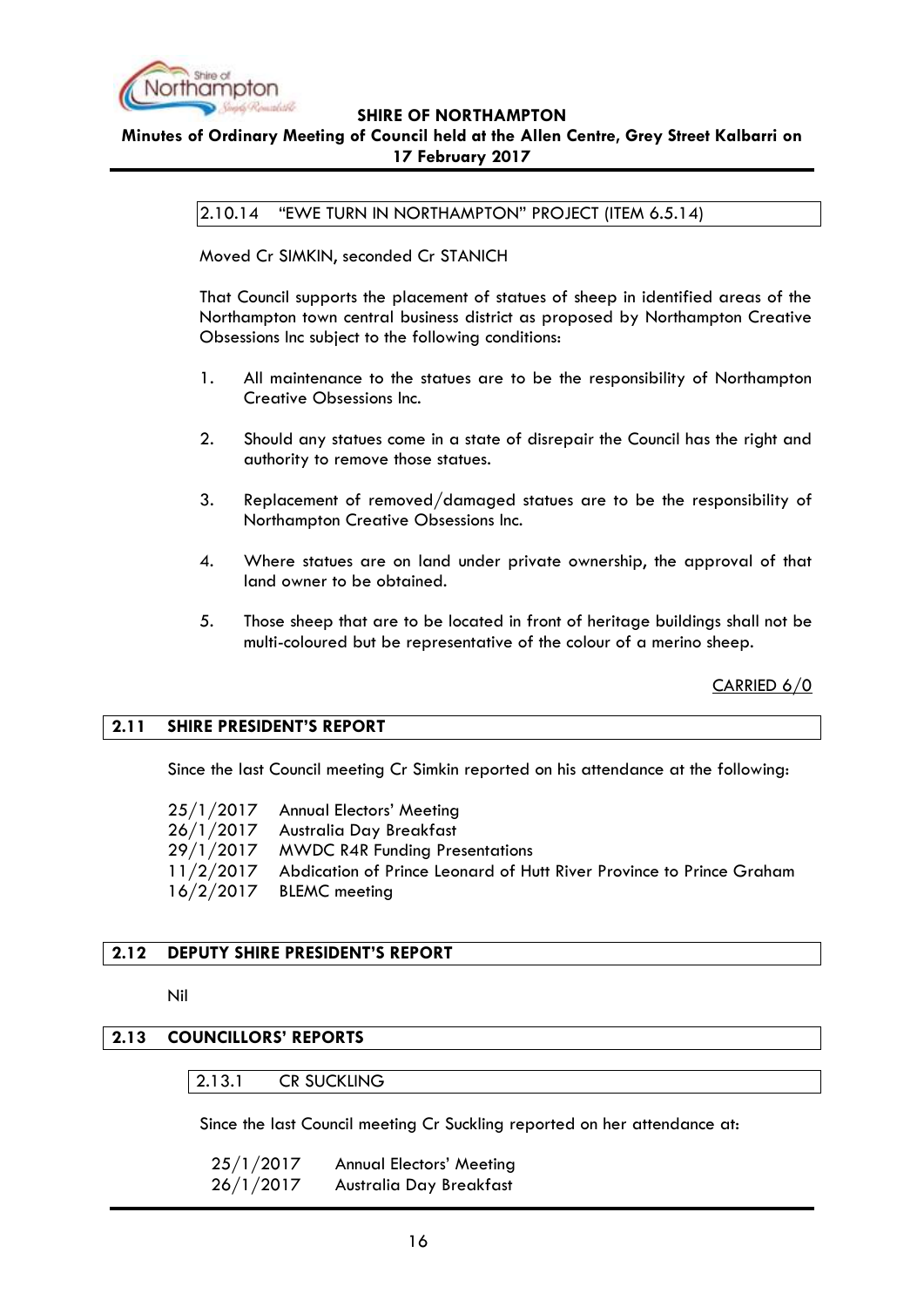

#### <span id="page-16-0"></span>**Minutes of Ordinary Meeting of Council held at the Allen Centre, Grey Street Kalbarri on 17 February 2017**

## 2.13.1 CR KRAKOUER

Since the last Council meeting Cr Krakouer reported on his attendance at:

11/2/2017 Kalbarri Development Association meeting

## <span id="page-16-1"></span>2.13.1 CR PIKE

Since the last Council meeting Cr Pike reported on his attendance at:

25/1/2017 Roadwise Committee Meeting 10/1/2017 Kalbarri Visitor Centre Meeting

## <span id="page-16-2"></span>**2.14 INFORMATION BULLETIN**

Noted

## <span id="page-16-3"></span>**2.15 NEW ITEMS OF BUSINESS**

Cr Carson raised an issue on behalf of local farmers who have requested a review of seven local roads for RAV4 consideration by Mains Roads. The aim of the review request would be to accommodate 27.5 metre road trains upon these roads in the future.

Moved Cr CARSON, seconded Cr STANICH

That Council submit the following roads for assessment by Main Roads for 27.5 metre truck combinations:

- Sandy Gully Rd,
- West Ogilvie Rd (Chilimony to NWC Highway),
- Swamps Rd,
- Horrocks Rd (Port Gregory Rd to property of Mary Ash"s),
- Yallabatharra Rd,
- Rob Rd, and
- Gill Rd.

CARRIED 6/0

#### <span id="page-16-4"></span>**2.16 NEXT MEETING OF COUNCIL**

The next Ordinary Meeting of Council will be held on Friday the 17 March 2017 commencing at 1.00pm at the Council Chambers, Hampton Road, Northampton.